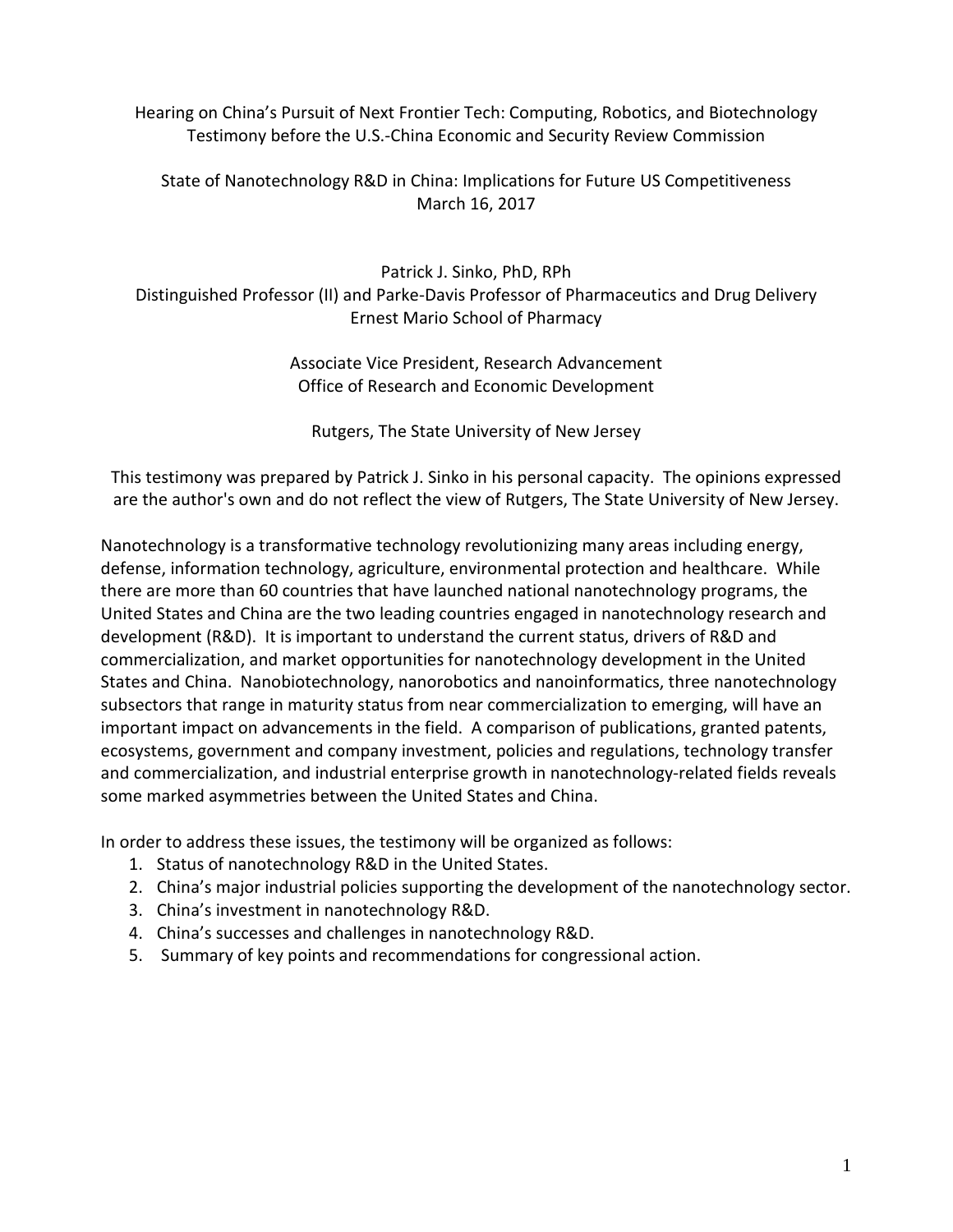# **1: Status of Nanotechnology R&D in the United States.**

Typically any discussion regarding nanotechnology starts with defining a size range (1 to 100 nm), however, the importance and potential impact of nanotechnology relates to the distinctive material properties that begin to express themselves when bulk scale material is nanosized. Other physical properties such as shape, porosity and smoothness strongly influence the behavior of nanoscale materials. In addition to physical properties, the composition of the material and material properties also significantly impact behavior at the nanoscale. While nanotechnology Research and Development (R&D) focuses on developing novel products based on Engineered Nano Materials (ENMs) in areas such as diagnostics, therapeutics or even military/defense applications, the unique properties of nanotechnology-based products have introduced unexpected environmental and health and safety issues that will require consideration by scientists and regulators alike.

The National Nanotechnology Initiative (NNI) is a multi-agency program established in 2000 that coordinates federal nanotechnology-related Research and Development (R&D) activities and related budget and planning processes to advance the field of nanotechnology across the United States. The NNI, the world's first national nanotechnology program, is comprised of 20 federal departments and independent agencies and commissions that invest in nanotechnology R&D and provide oversight. The NNI is coordinated within the White House through the National Science and Technology Council (NSTC), a Cabinet-level council under the Office of Science and Technology Policy. The Nanoscale Science, Engineering, and Technology (NSET) subcommittee of the NSTC, which is composed of representatives from participating agencies, coordinates planning, budgeting, implementation and review.

The vision of the NNI is "a future in which the ability to understand and control matter at the nanoscale leads to a revolution in technology and industry that benefits society. $17$  To realize its vision, the NNI has established four goals:

- advance a world-class nanotechnology R&D program;
- foster the transfer of new technologies into products for commercial and public benefit;
- develop and sustain educational resources, a skilled workforce, and a dynamic infrastructure and toolset to advance nanotechnology; and
- support responsible development of nanotechnology.<sup>1</sup>

The NNI does not have centralized funding; rather, funding is provided directly through collaborative efforts by NNI member agencies that include the National Science Foundation (NSF), National Institute of Health (DHHS/NIH), Department of Energy (DOE), Department of Defense (DOD), and National Institute of Standards and Technology (NIST). Each agency allocates its nanotechnology R&D budget into categories of investment called Program Component Areas (PCAs) based on its needs and interests. The five PCAs are: (1) nanotechnology signature initiatives (NSIs); (2) foundational research; (3) nanotechnology-enabled applications, devices, and systems; (4) research infrastructure and instrumentation; and (5) environment, health, and safety. The NSIs are designed to focus on areas of national priority through interagency coordination and collaboration to facilitate faster translation from basic research activities to commercial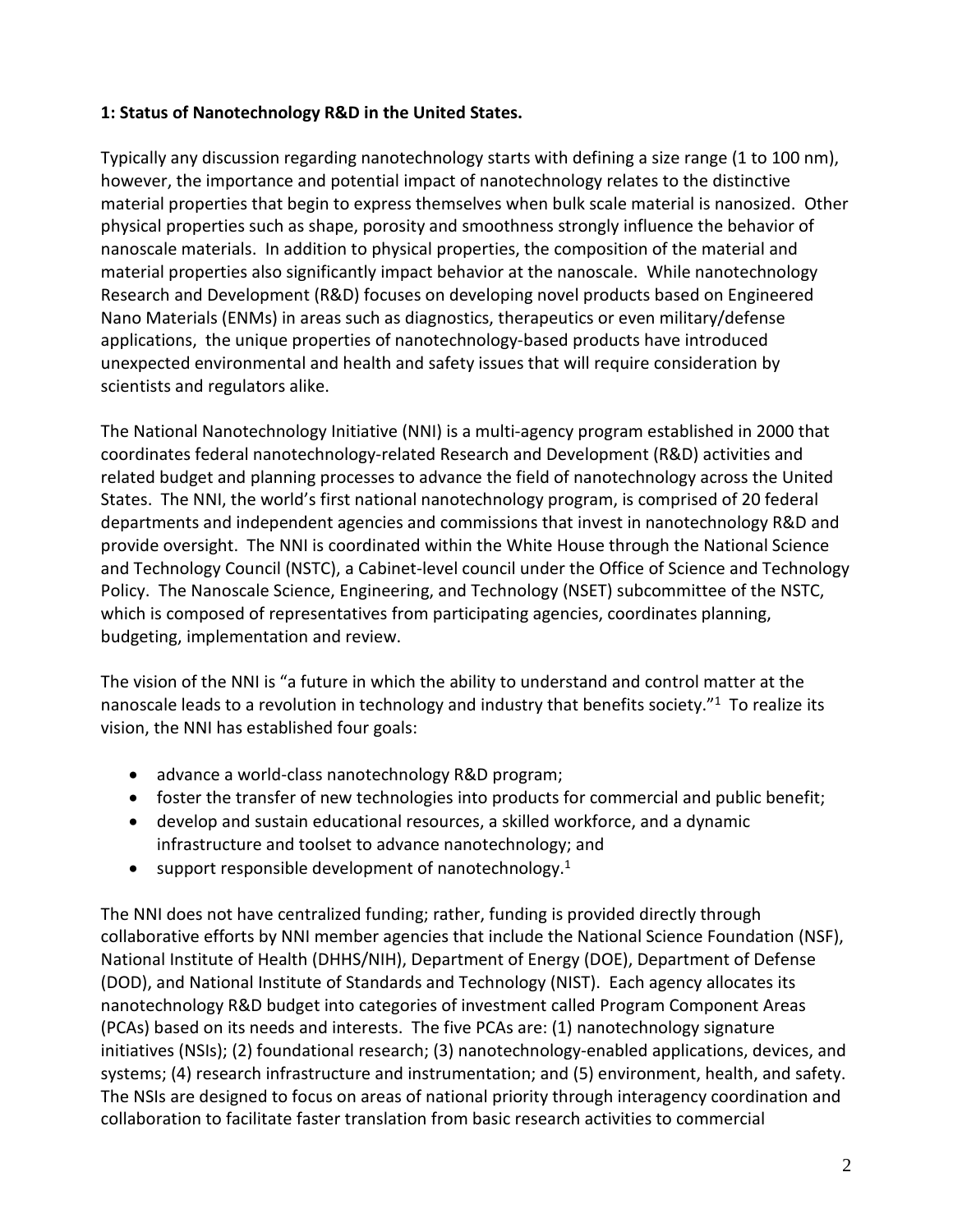applications. Current NSI priority areas include sustainable nanomanufacturing, nanoelectronics, nanotechnology knowledge infrastructure (NKI); sensors, and water sustainability.

The NNI has invested approximately \$24 billion in nanotechnology R&D since 2001. Plotted in **Figure 1** is the inflation-adjusted total funding appropriation to the NNI since its inception. NNI funding by Congress gradually increased from FY2001 and reached its peak of \$1.9 billion in FY2010. However, after the Department of Defense drastically reduced their investment (by \$256 million) in FY2013, total NNI funding has not exceeded \$1.5 billion. For FY2017, the Federal budget provides approximately \$1.443 billion for nanotechnology R&D, which is 25% less than NNI funding for FY2010.<sup>2</sup> Under President Trump's FY2018 budget proposal, the spending on basic science would shrink by an additional 10.5%.<sup>3</sup> If a 10.5% reduction occurs, the inflation-adjusted NNI appropriation would be the lowest since 2004.



**Figure 1.** NNI funding, FY2001-18. Appropriations were inflation-adjusted to 2001 dollars to demonstrate real purchasing power. The GDP price index was used to make the adjustment. 2009 figures do not include American Recovery and Reinvestment Act funds (\$510 million). (Source: reference 2)

The NNI has already made significant scientific and commercial impact thanks to the R&D activities of ~1200 companies, universities and government laboratories that have introduced nanotechnology into about 750 products. For example, scientists funded by the DOE's Office of Energy Efficiency and Renewable Energy Vehicle Technologies Program invented a new lithium-ion battery technology that incorporates integrated electrode structures at the nanoscale, thereby improving battery energy and efficiency.<sup>4</sup> Single-cell biology was a new area when the NNI was launched, but now it is "one of the most rapidly evolving assay biotechnologies."<sup>5</sup> Development of nanoscale sensors will also enable healthcare providers to detect and treat diseases at the molecular level. The NNI provides public access to the long list of achievements in nanotechnology online. 6

Moving forward, the NNI has expanded its focus from investments in fundamental research to technology transfer that can promote the commercialization of nanotechnology-enabled products. For foundational research, the NNI continues to invest in the five NSIs. In 2016, a new NSI, *Water Sustainability through Nanotechnology: Nanoscale Solutions for a Global-Scale Challenge*, was launched to ensure water quality and supply. $1$  To encourage the transfer of nanotechnology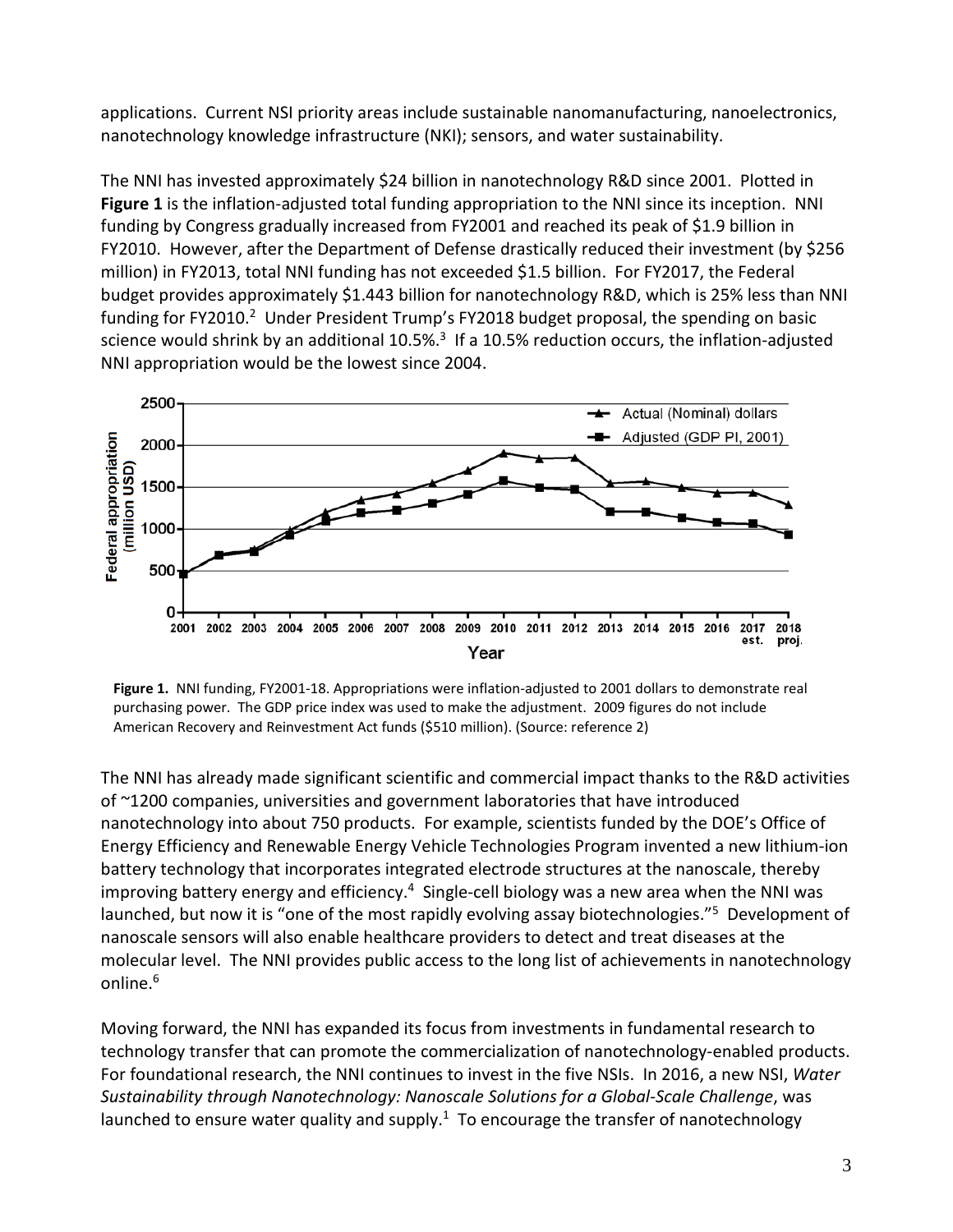inventions from the laboratory to the commercial marketplace, NNI agencies sponsor a number of programs to drive the process. In 2016, the Nano Startup Challenge in Cancer (NSC2) was introduced. The NSC<sup>2</sup> is a partnership among multiple government institutes and companies that used crowdsourcing to recruit talent across the country and around the world to foster the commercialization of cancer nanotechnology inventions.7 Another example of public-private partnership is the Nano-Bio Manufacturing Consortium (NBMC) supported by the Air Force Research Laboratory. The NBMC has the goal of creating an industrial nano-bio ecosystem of suppliers, integrators, and end-users. $1$ 

The merging of multiple technologies into more complex systems has led to a variety of nanotechnology subfields. Three important areas of US nanotechnology development, nanobiotechnology, nanorobotics and nanoinformatics, where the US is the world leader will be highlighted to illustrate the convergence of technologies with nanotechnology and their implications. On the one hand, nanobiotechnology is the most mature of the three subfields that will be highlighted and, as such, there is an increased emphasis on translation and commercialization. Nanoinformatics, on the other hand, is an emerging field of great importance that will play a critical future role in nanotechnology opportunity and threat assessment.

#### *Nanobiotechnology*

In his book, Ehud Gazit defines nanobiotechnology as the "applications of nanotechnology techniques for the development and improvement of biotechnological process and products."8 The convergence of two different fields—biotechnology and nanotechnology—has inspired many investigators due to its potential for innovation and as a result, this fairly new field has expanded rapidly over the past two decades. Nanobiotechnology includes many scientific disciplines such as biopharmaceuticals, drug delivery, diagnostics and certain areas of specialty instrumentation. One

area in which nanobiotechnology has the greatest potential for changing current paradigms is therapeutics, especially precision medicine. "Precision Medicine refers to the tailoring of medical treatment to the individual characteristics of each patient. It does not literally mean the creation of drugs or medical devices that are



**Figure 2.** Cumulative number of companies in the US developing products in the four primary nanobiotechnology subsectors. (Reproduced from reference 10)

unique to a patient, but rather the ability to classify individuals into subpopulations that differ in their susceptibility to a particular disease, in the biology and/or prognosis of those diseases they may develop, or in their response to a specific treatment. Preventive or therapeutic interventions can then be concentrated on those who will benefit, sparing expense and side effects for those who will not."<sup>9</sup> Rather than a "one-size-fits-all" approach, nanobiotechnology will allow the use of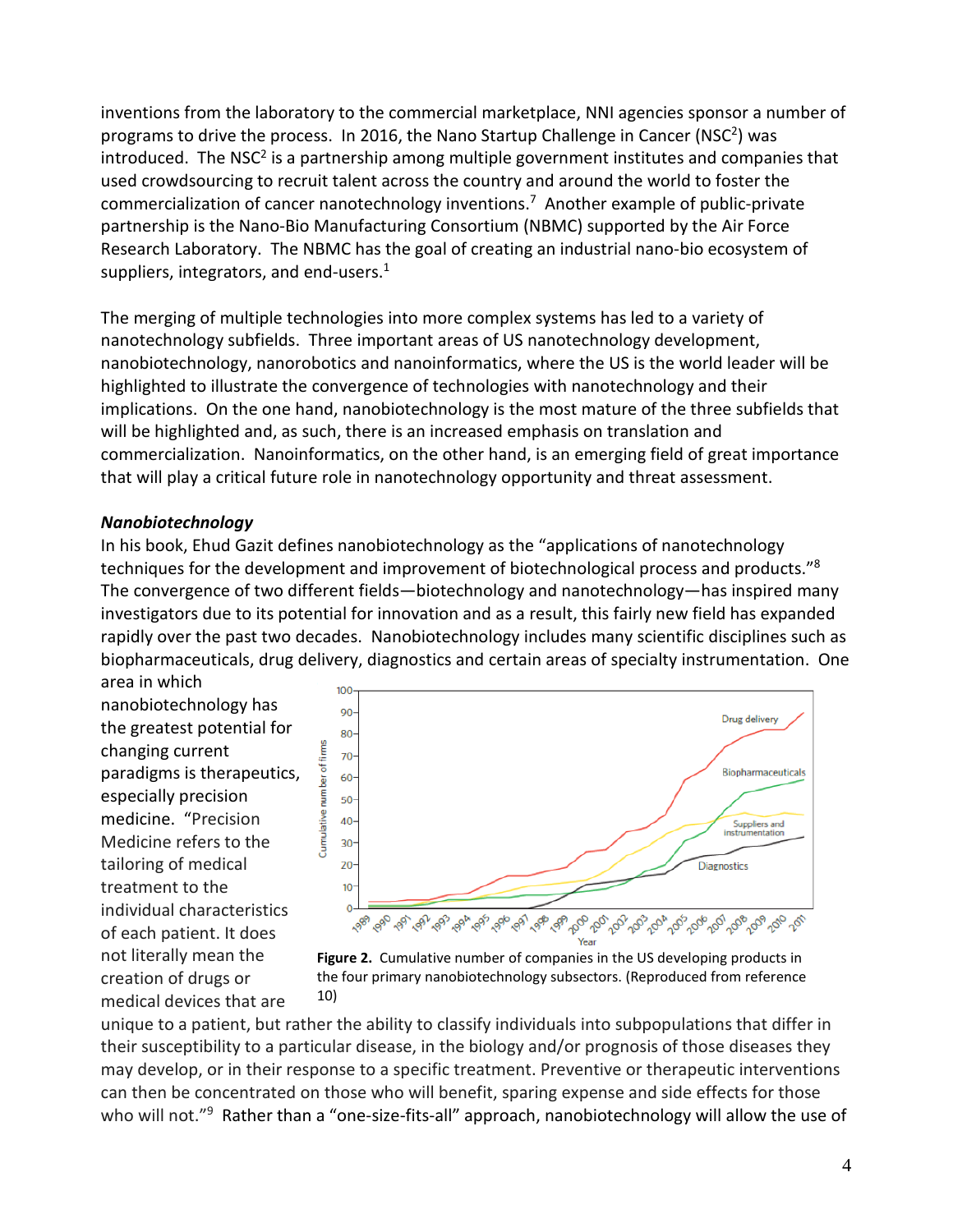nanoscale techniques to develop more accurate diagnoses and more precise targeting, leading to effective treatments tailored to subpopulations of patients.

Nanobiotechnology is one of the more well-established nanotechnology subfields as a result of years of laboratory research and investment in universities and research institutes and by companies. Doxil®, one of the first successfully translated nano products that was approved by the FDA in 1995, encouraged the growth of new companies entering the bionanotechnology sector (**Figure 2**). Even though the suppliers and instrumentation subsector reached a plateau after years of rapid growth, the other subfields continued to increase, with the growth in the number of drug delivery startups being impressive. Interestingly, the plateau in the suppliers and instrumentation subsector was attributed to the emergence of a "dominant design"— in other words, a standard set of product features or technological attributes that becomes expected by the marketplace (for example, processes for nanoparticle synthesis)—resulting in a consolidation of firms in the industry.<sup>10</sup> At this stage of maturity, firms will refine their process attributes, such as cost reduction, and the market will start adopting the technology. Unfortunately, the translation of laboratory research in the nanobiotechnology sector to commercial products has been lackluster. As noted by numerous commentaries and articles, the timeframe for nanotechnology R&D has been much longer than originally expected reflecting two important nuances about nanobionanotechnology R&D. First, the research component has a much longer time horizon due to a general lack of a scientific foundation at the molecular scale. In addition, many unexpected phenomena have highlighted numerous potential environmental and health and safety issues. These potential issues have attracted significant attention by regulators, which further slows the introduction of nanobiotechnology products to market. While it is clear that the US is the world leader in nanobiotechnology R&D with approximately 60% of the companies<sup>10</sup> and the largest investment of any country in this sector<sup>11</sup>, it is also clear that sustained investment in research is still required.

### *Nanorobotics*

Micro/nanorobotics represent the next logical step forward after nanobiotechnology and is the result of the convergence of traditional robotics and nanotechnology. These small-scale robots function much like larger robots of today. Micro/nanorobots have been designed for targeted drug delivery, precision surgery, sensing, and detoxification.<sup>12-16</sup> They can move (locomotion), require an energy source for the "motor", have moving parts that can assist in surgery or take biopsy samples, etc. However, the challenges of miniaturization are numerous. For example, in order to move through blood vessels the robots can't be larger than a red blood cell (RBC), which moves freely through vessels. A RBC is about 6-8 microns in size. However, to move into tissues or tumors, the robot will likely have to be in the nanometer size range. At this size, regular molecular motions that occur (e.g., Brownian motion) will have a major influence on the locomotion of the nanorobot. As one paper recently concluded "Moving nanorobots from test tubes to living organisms would require significant future efforts. ... Operating these tiny devices in human tissues and organs that impose larger barriers to motion [than blood] requires careful examination."<sup>12</sup> From the perspective of the energy required for motion and the penetration into tissues it is clear that "smaller is better" and this is where the role of nanotechnology becomes clear. As such, significant technological developments will be required in the fields of nanotechnology and materials science. Although interest in micro/nanorobotics has grown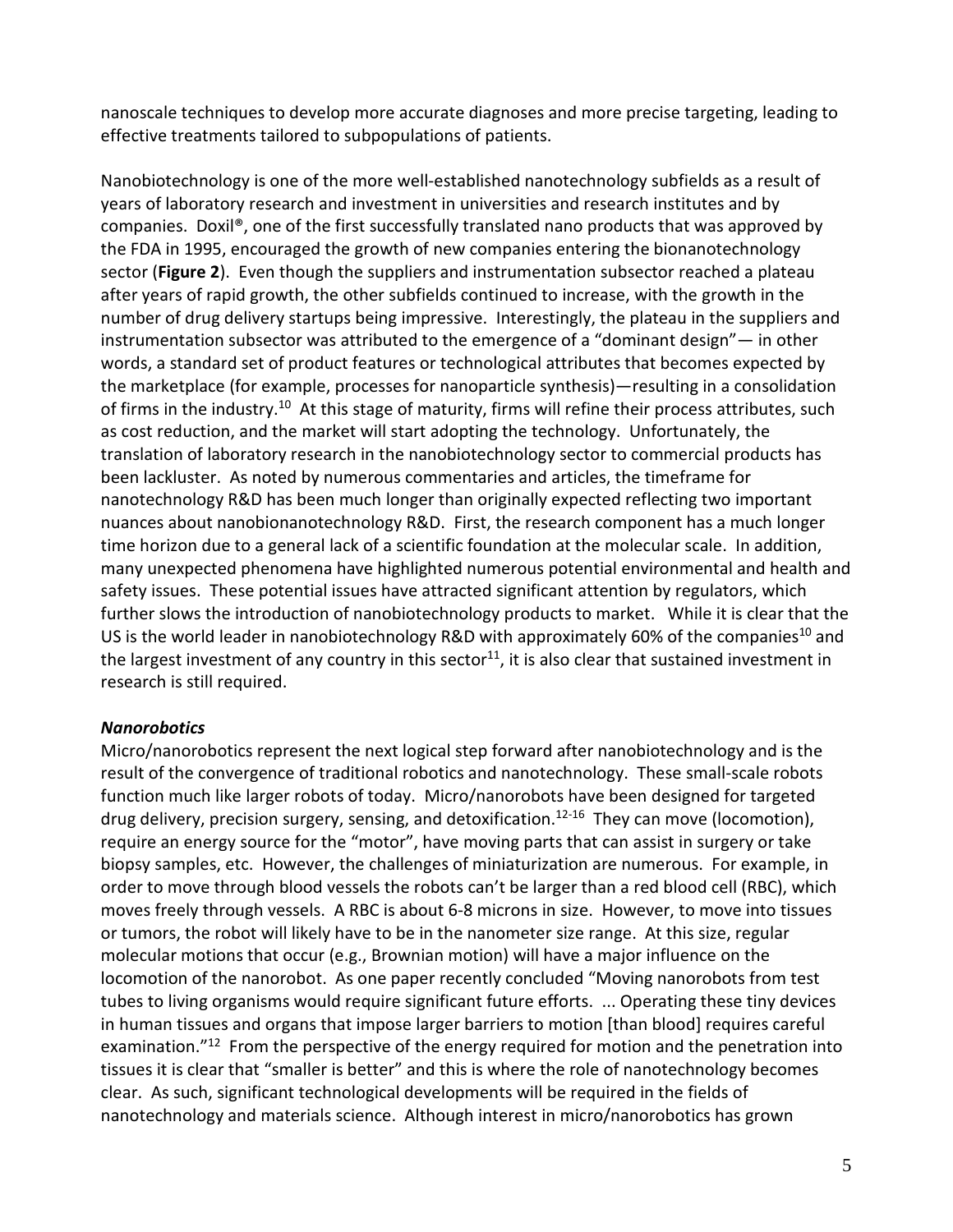significantly over the past decade the field is still in its infancy. Numerous significant challenges exist and translate into limited short-term potential for addressing healthcare issues. However, given the potential significance of micro/nanorobotics it is expected to become a vigorous area of research in nanotechnology in the future.

## *Nanoinformatics: Big Data, Artificial Intelligence and High Performance Computing.*

"As multiple technology domains converge into more sophisticated systems, they link not only the benefits of those disparate technologies but also their risks."<sup>17</sup> Big Data, artificial intelligence and high performance computing are three emerging technologies that will play an important role in assessing potential opportunities and threats of nanotechnology products. Big Data generally refers to the handling and processing of large and/or complex data sets while artificial intelligence uses the data as well as pattern recognition and computational learning to generate new knowledge. High performance computing is required to accomplish these complex analyses. In fields like biotechnology, these approaches have already allowed "for leveraging research investments across multiple initiatives, facilitating trans-disciplinary translation of information, accelerating scientific discovery, and enabling faster risk assessment and commercialization of new technologies."18 Similarly, large and complex data sets are inherent to the field of nanotechnology due to the wide variety of potential physicochemical properties as well as methods for fabricating, characterizing and evaluating nanomaterials. "This has led to diverse and rapidly emerging data in terms of materials, their interactions in environments, and across a broad spectrum of potentially relevant biological interactions."<sup>18</sup> For example, nanomaterials and their properties can be radically transformed upon release to the environment or exposure to the body. In other words, nanomaterials are highly dynamic in nature and there is an urgent need to understand, predict and control these changes. These profound and dynamic changes have significant implications on the potential efficacy, safety and toxicity of nanotechnology derived products in biomedical applications, environmental health and safety as well on national security and defense applications. To better understand nanomaterial behavior, the Nanoinformatics 2020 Roadmap was proposed and recently expanded: **"**Nanoinformatics is the science and practice of determining which information is relevant to meeting the objectives of the nanoscale science and engineering community, and then developing and implementing effective mechanisms for collecting, validating, storing, sharing, analyzing, modeling, and applying the information, and then confirming that appropriate decisions were made and that desired mission outcomes were achieved[...]."<sup>18</sup> In the future, nanoinformatics will be the primary tool for assessing the risks of applying nanotechnology as well as its potential benefits as well.

### **2: China's Major Industrial Policies Supporting the Development of the Nanotechnology Sector**

In 1956, China established the Science Planning Commission consisting of more than 600 science and technology (S&T) experts to develop the first National Science and Technology Long-Term Plan (1956-1967) (the 12-year plan). The 12-year plan is credited with establishing the foundation for modern science and technology in China and had notable achievements including the development of China's nuclear weapons and space programs.<sup>19</sup> In the 12-year plan, the central government identified priority projects and provided resources to fund programs in those project areas.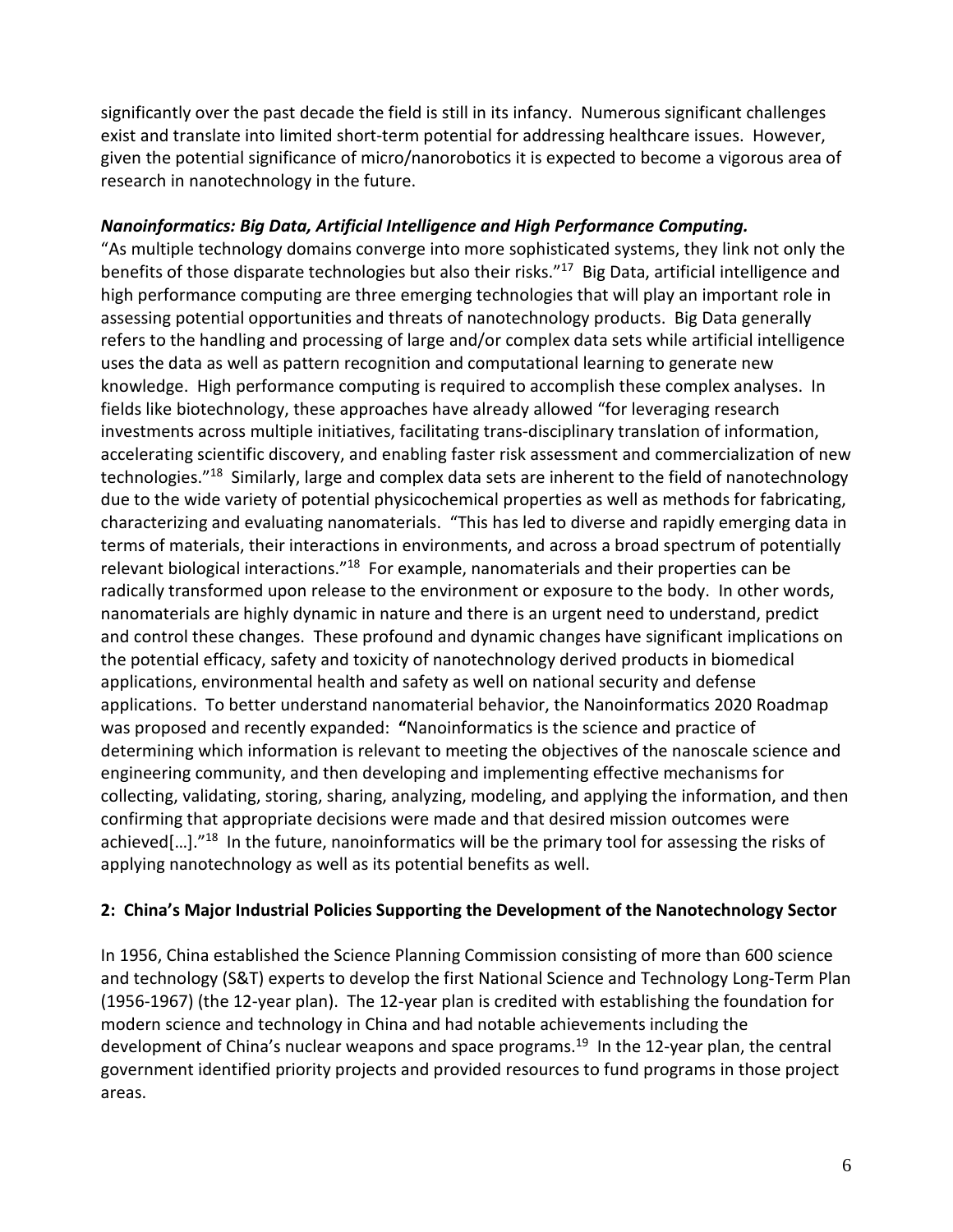In 2000, the National Steering Committee for Nanotechnology Development was established, which formally organized nanotechnology efforts at the national level. They were responsible for planning, coordination and providing advice on nanotechnology development. The committee was composed of scientists from universities, institutes and industry as well as administrators from the Chinese Academy of Sciences (CAS), Ministry of Science and Technology (MOST) and other government organizations.

# *Medium- to Long-Term Plan for the Development of Science and Technology (2006-2020) (MLP)*

Modeled after the 12-year plan, China initiated the MLP in 2006. It became "increasingly obvious to [Chinese leaders] that those who own the intellectual property, and who control technical standards, enjoy privileged positions in, and profit most from, international production networks."19 Therefore, the objective of the MLP was to make China an innovation oriented society by 2020. The MLP identified eleven priority S&T areas relating to national needs such as national defense and manufacturing. The MLP also identified eight areas of enabling technologies (referred to as "Frontier Technologies") and a series of priority projects in each area. Some examples of Frontier Technology areas included advanced manufacturing, biotechnology and new materials. The MLP calls for an expansion of basic research (i.e., developing new interdisciplinary areas as well as new disciplines) and identified 17 national megaprojects. The megaprojects are considered critical S&T project areas for elevating the core competitiveness of China on the world stage. They have involved substantial government investments and incentives for key technology and engineering projects with commercial applications.<sup>20</sup> Thirteen engineering megaprojects including prevention and treatment of major diseases such as HIV/AIDS and drug innovation and development and four science megaprojects including the development of nanotechnology were identified. Priority areas in nanoscience included research focused on nanotechnology in the fields of energy, the environment, information, and medicine.

As discussed in detail by Cao et al, the MLP addressed four critical problems in China's S&T development: (1) its record of innovation in commercial technology was weak, (2) the state of its technological capabilities failed to meet the nation's social needs, (3) its overall capability for defense-related technological innovation was less than impressive and (4) the state of science in China did not live up to expectations given the investments that were made. <sup>19</sup> Specific objectives of the MLP were to:

- Increase China's gross expenditures on R&D (GERD) to 2.5% or above of the gross domestic product (GDP);
- Strengthen domestic innovative capacity and reduce the dependence on foreign technology (to 30% or less); and
- Move China into the top five countries with respect to the number of patents issued annually to Chinese nationals and number of international citations of scientific papers.

Chinese government funding, technical support and regulation of nanotechnology comes primarily from the Ministry of Science and Technology, Chinese Academy of Sciences and the National Natural Science Foundation of China.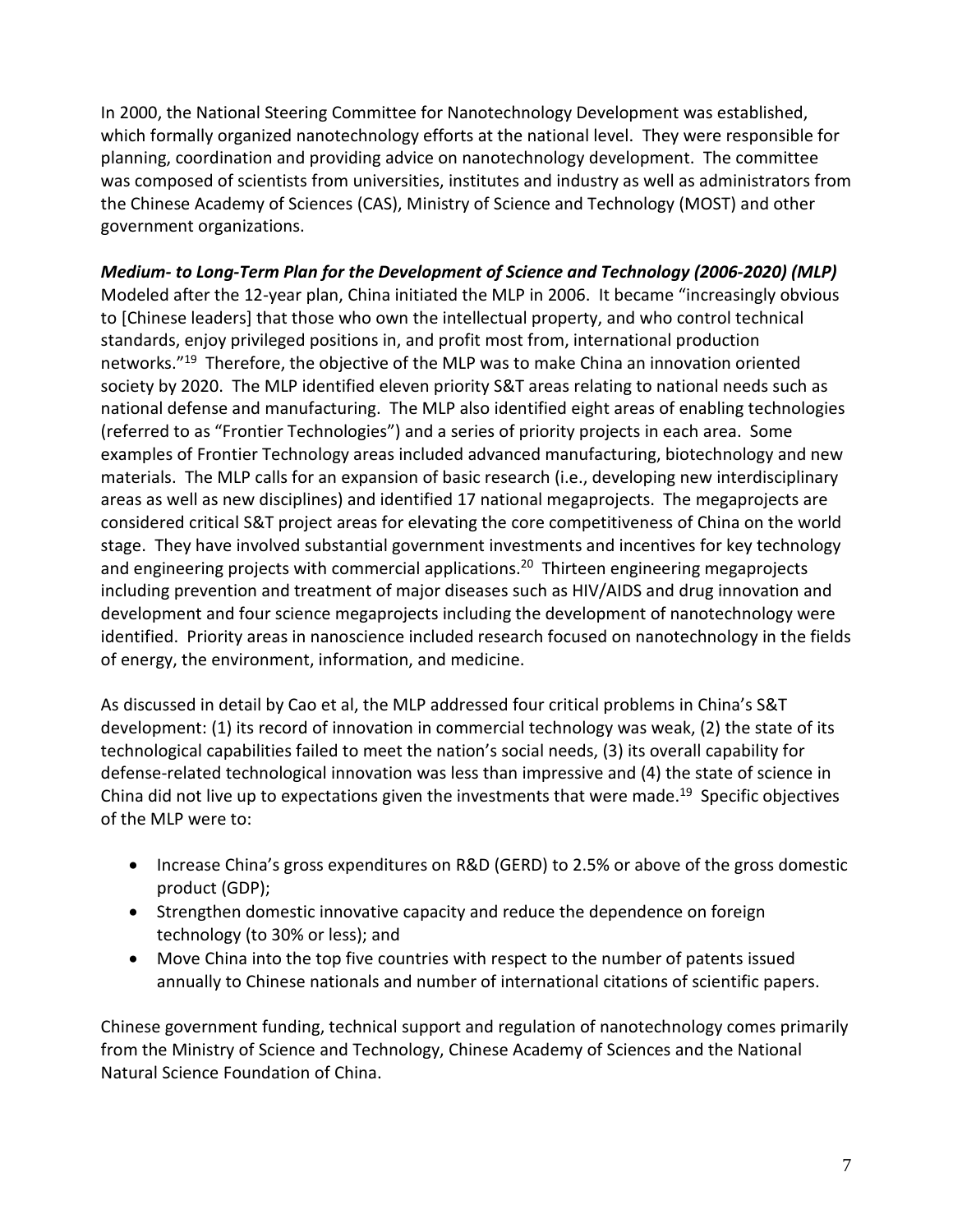**The Ministry of Science and Technology (MOST)** - The Ministry of Science and Technology is responsible for determining China's science and technology (S&T) development priorities, establishing strategies, administering S&T programs, developing regulations and managing international relationships. In 2013, much of the expenditures were S&T program related with funded projects receiving about \$4.5 billion USD.<sup>21</sup> "MOST funds approximately 15% of [China's] national S&T expenditures."<sup>21</sup> The two primary programs for disbursing R&D funding are the 863 and 973 programs.

### *The National High-Technology Research and Development Program (the 863 program)*

The 863 program focused on industrialization. The goals of the 863 program were to boost China's high tech development, R&D capacity, socio-economic development, and national security. The 863 program can fund academic institutions, research institutes and domestic companies.

### *The National Key Basic Research and Development Program (the 973 program)*

The 973 program focuses on basic science. Among the goals of the 973 program are to strengthen and support research on many major scientific issues concerning national socio-economic development including nanotechnology. Other important aspects of the 973 program deal with attracting, cultivating, and retaining highly qualified scientists, promoting international exchange and cooperation, and attracting high caliber individuals from overseas. The 973 program utilizes a 2/3 funding model whereby a decision is made for continued funding or to adjust priorities and funding level after the second year of a project is completed.

Among the MLP's science mega-programs, only the nanotechnology mega-program is supported by the funding mechanisms of both the 863 and 973 programs, further demonstrating the daunting breadth and complexity of inventing and commercializing nanotechnology-based products.

# *The National Natural Science Foundation of China (NSFC)*

The NSFC is responsible for providing funding for fundamental basic research using the Chinese National S&T Guiding Principles. Applied research projects can also be funded especially if the project originates from a funded basic research project. Since the implementation of the MLP, the central government allocation to the NSFC has increased about 20% per year for the past ten years. Unlike other programs, the NSFC funds investigator-initiated (i.e., bottom-up) projects as well as strategy-driven (i.e., top-down) projects that emerge from established national priorities and needs.<sup>21</sup> About 45% of NSFC funding was in life sciences and health projects in 2013.<sup>22</sup> As a funding agency, the NSFC, which directly reports to the State Council, has broader reach since it also funds scientists who are not competitive for the 863 or 973 programs. The success rate of NSFC grant applications is about 25%, which is higher than the US National Institutes of Health average rate (18.3%) across all institutes and centers in FY2015.<sup>23</sup>

# **Chinese Academy of Sciences (CAS)**

The CAS has played a key role in Chinese research since 1949. "CAS is headquartered in Beijing and comprises 104 research institutes, 12 branch academies, two universities and 11 supporting organizations in 23 provincial-level areas throughout the country. It both funds and performs research. [The CAS employs] 60,000 people across all of its institutes and universities, and [it had]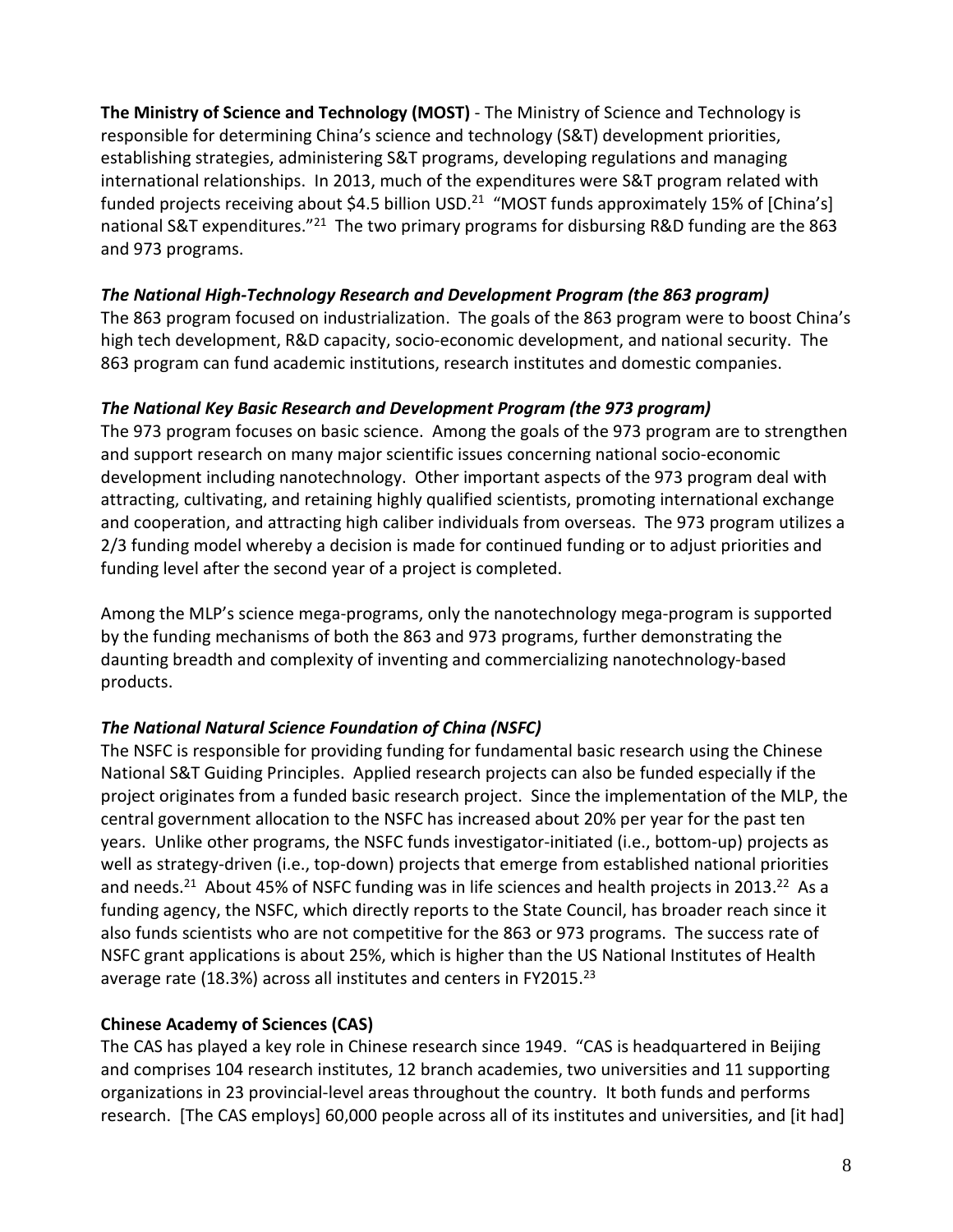a budget of \$6.8 billion [USD in 2013]."<sup>21</sup> The CAS provides experts for the selection committees of the 863 and 973 programs.

# *Recruiting Leading Academics and Overseas Talent*

China recognized early on that there was a significant problem with the state of science in their country especially due to "brain drain."19 To make up for this deficiency and revitalize the state of science in China, it made active efforts in training and recruiting back highly qualified human resources. Two of its most important efforts in this area are the Hundred Talents Program and the Thousand Talents Program. The Hundred Talents Program began in 1994 with the goal of attracting 100 outstanding scholars from within and outside of China by the year 2000. Over the years, the program recruited and cultivated over 2000 outstanding scientists.<sup>21</sup> In 2015, the program was redefined to support the recruitment of three specific categories of talents: academic director, engineering director, and young talents.<sup>24</sup> The Thousand Talents Program started in 2008 to attract overseas Chinese and top university talent from globally ranked universities. To date the program has attracted over 4200 people.

# **3: Current Status of China's Investment in Nanotechnology R&D.**

### *Financial Support Provided to Chinese Companies, Institutes and Universities*

R&D Intensity (RDI), a commonly used indicator of an economy's relative degree of investment in generating new knowledge, is calculated from R&D expenditures as a percentage of GDP according to the Organisation for Economic Co-operation and Development (OECD). From 1998 to 2005

China's RDI nearly doubled to 1.34%.19 In 2015, China's RDI was 2.07%.<sup>11</sup> By comparison, the United States' RDI was 2.79% in 2015. An important aspect of the MLP is its reliance on the business sector. To reach the 2.5% target China will rely heavily on private industry R&D investing since government expenditures represent only 21.6% of overall R&D





expenditures.<sup>21</sup> Projecting the current trend in China's investment in Gross Domestic Spending on R&D through 2020 (**Figure 3**) it appears that China may reach their RDI goal of exceeding 2.5% per year by 2020. However, many challenges remain that could impede the growth of the business sector investment such as the barriers between the R&D system and industry created by the less than optimal Intellectual Property Right (IPR) system and the inefficiencies of an immature technology transfer infrastructure remain. In addition, high technology research areas like nanotechnology that rely heavily on developments in the basic sciences may lag behind. This is a result of "China's emphasis on applied and product-development research[, which] means that funding for basic science remains low: only 5% of the country's total R&D [in 2014] is devoted to this, compared with 15-20% in other major OECD nations."<sup>25</sup>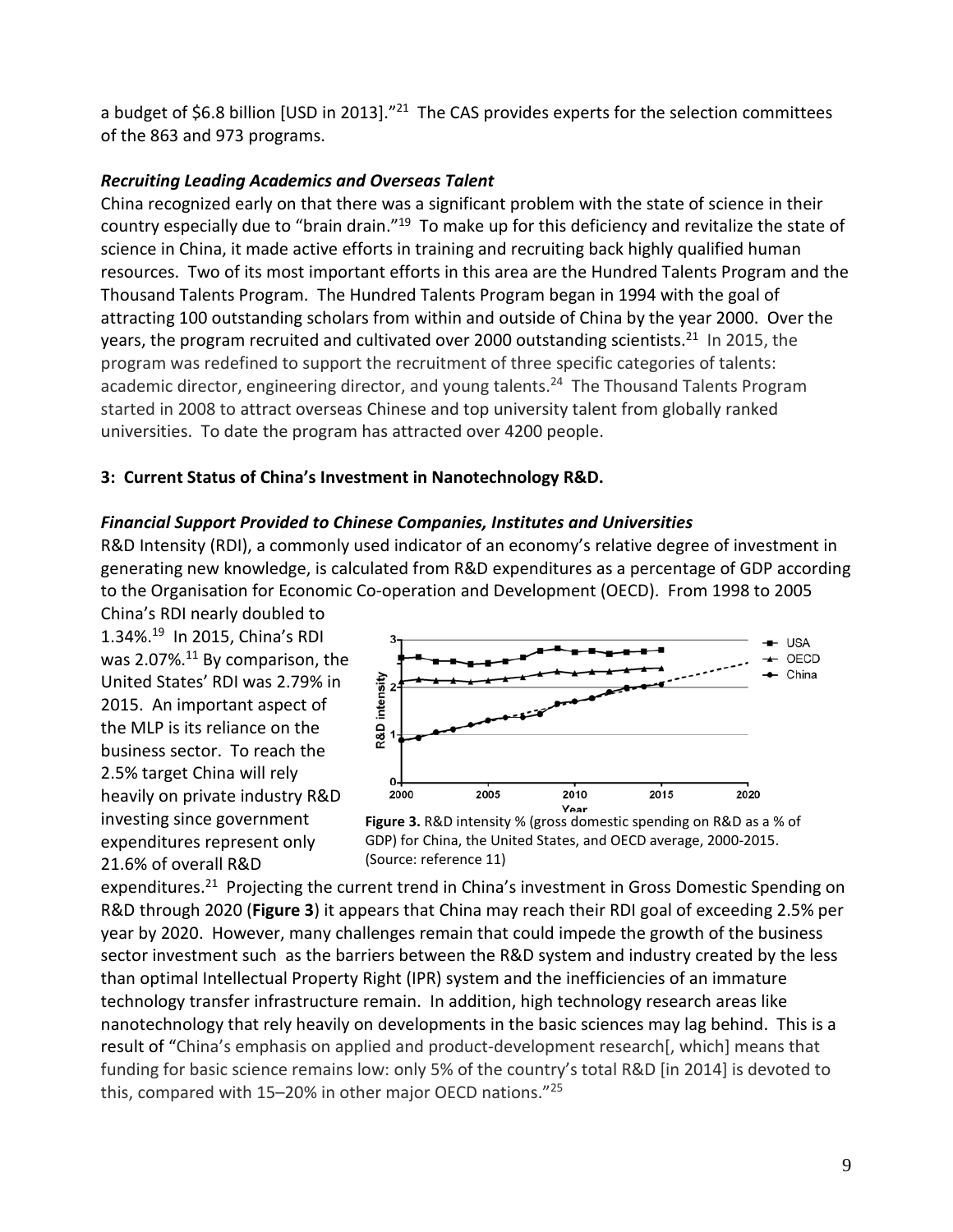In general, financial support for nanotechnology R&D in China comes from a variety of sources including the Central, provincial and local/city governments as well private industry and venture funds. In addition, companies benefit from incubators/accelerators, which in some cases are massive operations with all of the elements required for a nanotechnology ecosystem. This is particularly needed in China today as challenges with technology transfer and translation have been noted. For Universities and Research Institutes, nanotechnology funding for research is available from all of the programs and agencies previously described (i.e., MLP, MOST, 973, 863, NSFC and CAS). Funding for nanotechnology research in the US has been at or greater than \$1 billion USD since 2004. Recent trends (i.e., since 2010) have demonstrated a steady and significant decline in US government funding of nanotechnology-related research funding (**Figure 1**). China, on the other hand, has seen dramatic increases in NSFC nanotechnology funding from \$90 million USD in 2004 to about \$600 million in 2014.<sup>26</sup> In 2012, US total spending (i.e., corporate and government) totaled approximately \$2.2 billion USD whereas China's total was ~\$1.3 billion USD. 26,27

### *China's Innovative Capacity*

The Chinese National Innovation index was developed by China in 2006 to track its progress in innovation by comparing itself to the top 40 countries that represent 98% of total global expenditures on R&D. The innovation index uses data from several sources among them the MOST, OECD, World Bank, World Intellectual Property Organization, World Economic Forum and others. The index is comprised of 30 qualitative and quantitative indicators in five groups (innovation resources, knowledge creation, enterprise innovation, innovation performance and innovation environment). The National Innovation Index Report 2015 was issued by the Chinese Academy of Science and Technology for Development (CASTED) on 29 June 2016. The top 10 in the ranking of the year were the US, Japan, Switzerland, South Korea, Denmark, Germany, Sweden, the UK, the Netherlands, and Singapore. China was ranked 18th in 2015, moving up one place from the previous year. In terms of the five main indicators that contributed to the overall ranking, China saw improvement from the previous year in innovation resources, knowledge creation, and enterprise innovation, whereas its innovation performance remained steady and innovation environment slipped compared with the previous year. According to the report, the weaker performance in the innovation environment reflected the need to improve the accessibility of venture capital for enterprise innovation and IP protection relative to the increased demand for both because of the growing recognition of the importance of IP in China. In 2015, the State Council formally recognized innovation and entrepreneurship as critical for achieving economic development. In addition China intends to relax rules applying to foreigners with technical talent seeking permanent residency or even citizenship in China, allow Chinese researchers to participate in projects outside of China, implement stronger IP protections, and increase market competition to boost innovation.<sup>21</sup> China's entrepreneurship base has a solid foundation in the 115 university science parks and 1,600 technology incubators/accelerators. Leveraging these infrastructure investments and resources are critical to China's advances in entrepreneurship. However, other issues such as the ability of companies in the market to truly compete independent of the influence of the State and partner with foreign companies in fair IP arrangements will have a great influence on their success.

#### **4: China's Successes and Challenges in Nanotechnology R&D**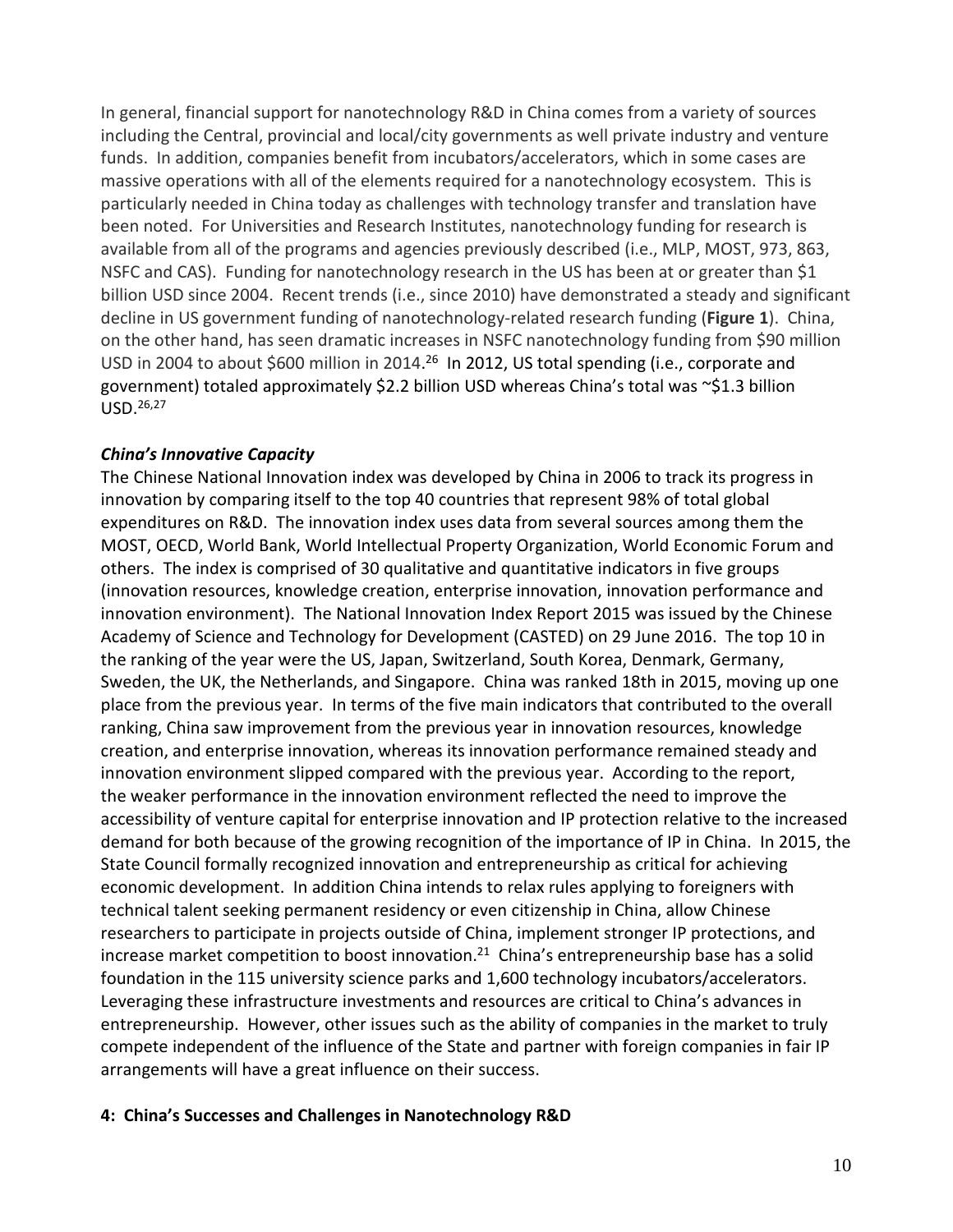China has made considerable investments in nanotechnology R&D since 2000. Substantial successes were achieved during this period in the number of patents issued to Chinese inventors, the number of publications and related citations and the creation of dedicated nanotechnology science parks.<sup>28</sup> These successes help to build a foundation for innovation. However, China has had difficulties in translating innovation into commercialization. In the sections that follow, China's successes and challenges in nanotechnology R&D are discussed.

#### *Successes:*

#### *Patents issued*

An important metric of innovation identified in the MLP was the number of Chinese patents issued to Chinese nationals annually. In 2008, 64% percent of nanotechnology patent applications to the US Patent and Trademark Office (PTO) were from American inventors.<sup>26</sup> However, Chinese innovators have been prolific in applying for and receiving domestic patents (i.e., in China). While overall applications

to the State Intellectual Property Office (SIPO) of China were slightly less than applications to the US PTO in 2008 (18,438 versus 19,665), Chinese inventors represented ~89% of the applicants. US inventors





ranked second with 4.4% of the total applicants to SIPO. In fact, in 2012 Chinese domestic resident patents accounted for 22.3% of the total number of patents submitted worldwide, which was second only to Japan.<sup>21</sup> The trend is similar even when the scope of the search is narrowed to micro- and nanotechnology patents. From 2011 to 2015, China ranked first in patent grants with 23.3% of the total patents granted worldwide.<sup>29</sup> Only 4% of 3460 patents were granted from patent offices outside China, whereas more than 57% of US patents were granted abroad (**Figure 4**). Most nanotechnology patent applications in the US are from the industrial sector whereas in China the clear majority is from academia.<sup>26</sup> The focus of China's patents strategy is clearly domestically focused with only  $\sim$ 5% filed with patent offices outside of China.<sup>21</sup> This is low when compared to the US where over 50% of domestic patent applications are filed internationally. The large number of patent applications as well as issued patents in China raises questions about patent strategy and breadth of coverage. As a result, it has been suggested that many of those patents are not used (i.e., licensed), which potentially limits their value and impact on China's economy. 25

#### *International citations of scientific papers*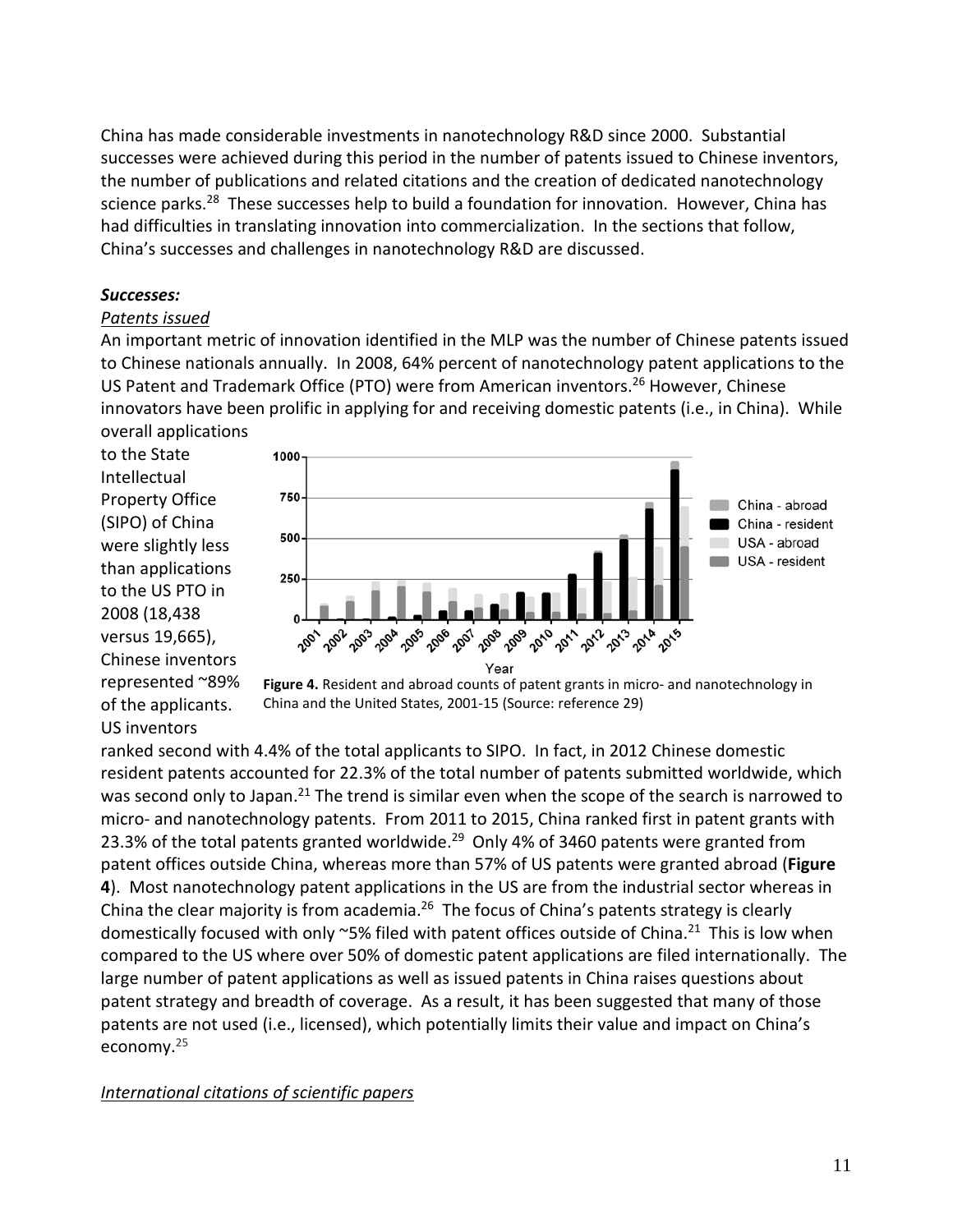Between 2004 and 2014, China ranked second in the world in total number of science and technology publications and fourth in the rate of citations.<sup>21</sup> In addition, from 2001 to 2011 the increase in publication rate was steady at ~15% annually. While the increase in total publications has been impressive, gains in the citation rate for S&T papers have also been impressive. From 2004 to 2013 China produced 5.2% of the world's highly cited papers ranking fourth according to the Chinese National Innovation Index (2013).<sup>21</sup> The Chinese NII defines "highly cited" as papers that are in the top 1% of their fields with respect to citations. The US ranked first with nearly 40% of the highly-cited papers.<sup>21</sup> The NSF reported that the fraction of highly cited papers by China, as of 2012, was 37% lower than expected given their productivity.<sup>21</sup> In terms of nanotechnology papers, similar trends were observed. The annual publication totals during the period of 2001 to 2014 were collected using the Thomson Science Citation Index**'**s (SCI) Web of Science database using the search term **"**nano\* NOT nanomolar**"** to show the recent publication patterns of the two countries.<sup>26</sup> Both China and the US demonstrated steady growth in nanotechnology publications over the 14-year period that was analyzed. While China lagged behind the US from 2001 to 2009, it surpassed the US in 2011. In terms of bionanotechnology papers relating to cancer, China surpassed the US in 2013. However, as we noted in our analysis "there is a severe mismatch between China**'**s high publication productivity and low citation numbers."26,30 Like the analysis of patent trends, the recent higher Chinese publication rate (i.e., quantity) did not correlate linearly with citation rate (i.e., a measure of quality). It is also interesting to note that while China generally is much weaker than the US in nano-bio, in cancer bionanotechnology (a relatively small field) the countries are closer to parity depending on the metric used for evaluation. This is likely the result of cooperativity agreements between China and US. The application of nanotechnology to cancer research has proven to be an interesting case study and promising area for China**–**USA collaboration.<sup>31</sup> Joint support for cancer nanotechnology research by the NIH and NSFC started in 2010 and continues today. There is a solid trend of co-authorship between US and China authors in this area demonstrating the complementary interests and opportunities for cooperation in otherwise competitive research areas. The US**–**China Symposium on Nanobiology and Nanomedicine has been held every two years since 2008 and provides a unique opportunity for experienced scientists to exchange ideas and establish new collaborations. It helps to increase US**–**China cancer bionanotechnology partnerships including promoting new programs for reciprocal training and exchange, co-sponsoring workshops focused on specific cancer bionanotechnology topics of high priority to both countries, and joint financial assistance of collaborative research projects by Chinese and US funders.

*Creation of dedicated nanotechnology science parks: Ecosystems for Nanotech Development*

The government has played a central role in the development of nanotechnology in China. They've created policies, provided funding for R&D, infrastructure development and capacity building and importantly, they are a key source of venture funding.<sup>28</sup> Local (i.e., city) governments also have a history of supporting the field by building and supporting nanotechnology development centers in China. Included in these cities are Shanghai (Shanghai Nanotechnology Promotion Center), Tianjin (Nanotechnology Industrial Base of China), and Suzhou (China International Nanotech Innovation Cluster or CHINANO). Suzhou stands out among these centers because of its outstanding track record in manufacturing, its strong support of innovation and the funding invested. For example, Suzhou Innovation Park (SIP) launched the Nanopolis Suzhou initiative and committed \$1.6 billion (USD) over a five-year period. The goals of Nanopolis are to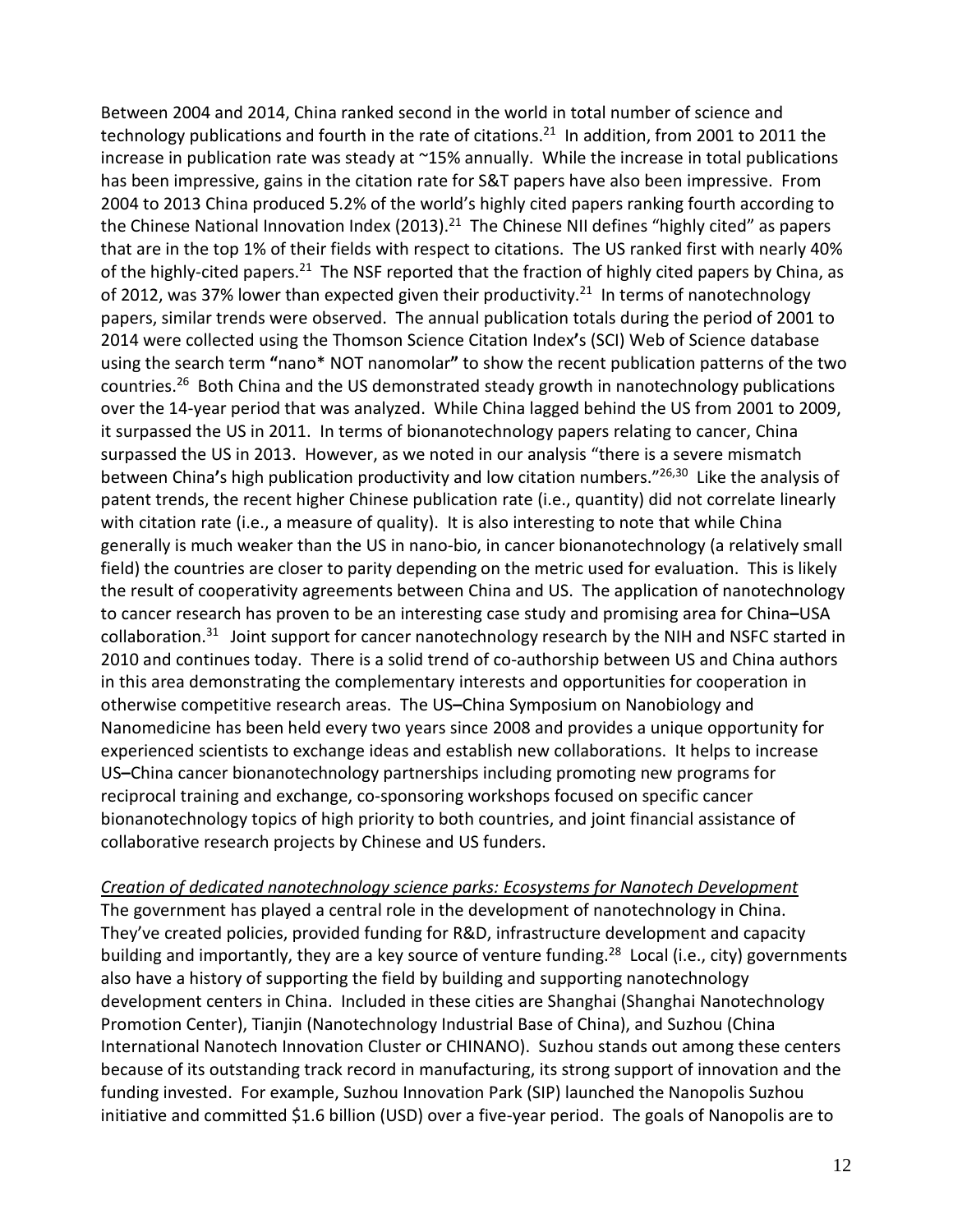not only develop companies but also to provide a nanotech ecosystem. Nanopolis provides technology incubation, R&D, and pilot production. The initiative is focused on nanotech commercialization with an emphasis on micro- and nano-manufacturing technologies, energy and green technologies and nanomedicine. The investment in nanomedicine is particularly noteworthy given the significant strength of the US in nanobio and the need not only for development but, importantly, research in this area. A combination of incentives and support is provided by the Suzhou government and SIP including housing and manpower subsidies and tax reductions. Nanopolis Suzhou has IP development and protection services as well. Over an approximate 20-year period, Suzhou has had over 20,000 national and multinational company sponsors, has over 170 startups and more than 150 investment companies in SIP. For nanotechnology specifically, there are more than 20 investment companies focusing on nanotech incubation. In addition to Nanopolis, SIP initiated the State University Science Park for Nanotech, which is focused on developing research institutes and joint education programs for tech transfer and commercialization. Finally, bioBay was established by SIP in 2007 to develop the emerging biological industry focusing on bio and bionanotechnology. bioBay offers numerous services including IP services free-of-charge to the companies that they incubate. These services include residential housing, business rental and manpower subsidies, access to the nanotech characterization and fabrication facilities and they are eligible for start-up funding. Funding for bioBay is provided by the city government (Suzhou), the provincial government (Jiangsu), the State (MOST) and a variety of venture funds. The Chinese Academy of Sciences selected bioBay as the site for its Suzhou Institute of Nano-Tech and Nano-Bionics (SINANO). SINANO is a joint venture between the CAS, Jiangsu, Suzhou and SIP. Entrepreneurs selected for the program receive as much as \$1.5 million USD but half of it is public investment. The downside to this funding model is that the company loses its financial independence.

#### **Challenges:**

Cao et al<sup>28</sup> eloquently described the formidable barriers that exist in China between the R&D ecosystem and private industry that result in a translation/commercialization pathway that does not function well. These barriers include: "(1) An environment that lacks rigid intellectual property right (IPR) protection making technology transfer difficult, if not impossible; (2) an immature venture capital market that discourages risk taking; and (3) the dearth of skillful and knowledgeable managers who understand not only technology but also financial, legal and other aspects of the technology transfer process."<sup>28</sup> There are also nanotechnology specific commercialization issues as well including special considerations regarding the environment and safety and the enormous investment required and time horizon for successfully introducing a nanotechnology-based product to the market. The coordination between scientists and engineers (both on the academic and industrial sides of the equation) and entrepreneurs is of critical importance to successfully transferring technology in a way that promotes commercialization. Finally, the entire "nano" field has been the subject of considerable hype – not just in China but worldwide. This combined with the fact that transformative results are scarce has cast a shadow on investment flow from the private sector. Furthermore, government funding agencies struggle with awarding long-term grants and have instituted a proof-of-concept requirement in the early stages of a project. Given the very long-term commercial prospects and investment heavy requirements of nanotechnology development, it is unrealistic to push for absolute early stage proof-of-concept using a commercialization standard rather than a scientific standard.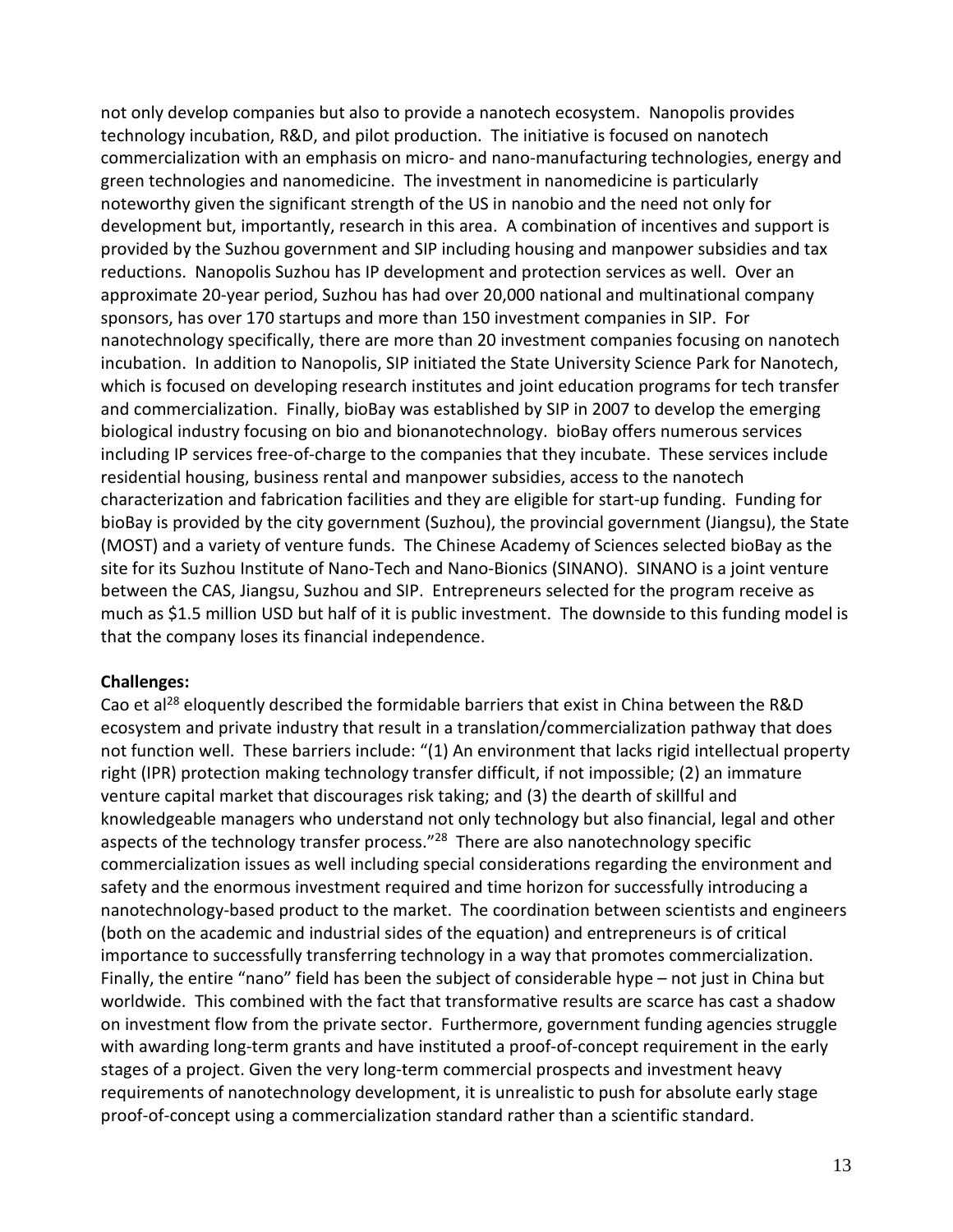#### *Research specialization areas in nanotechnology*

In a recent analysis on research diversification and its impact in nanotechnology, Herron at al<sup>32</sup> demonstrated that Chinese nanoscientists were predominantly focused (i.e., specialized) in the

areas of thin films and nanoparticles/selfassembly. In the US and EU, the areas of specialization are bio (i.e., nanomedicine and nanobiotechnology) and electronics (i.e., nanoelectronics and nanoptoelectronics). The publishing trends are shown in **Figure 5**. The Revealed Literature Advantage (RLA) for the US in bio is extremely high, which shows a very significant focus in





nanomedicine and nanobiotechnology. The authors concluded that while the US is opening up new frontiers in nanobio and electronics other countries such as China are following but with a considerable lag. They go on to state "we interpret this as a reflection of a process of scientific catch-up, with the Newcomers [such as China] attempting to diversify by making up ground in areas such as nanobio, and the US and EU attempting to maintain a competitive edge in nanobio and electronics—two areas in which their industries have been investing heavily".

### *Intellectual Property Rights*

China has been moving towards international standards and modern regulatory practices since about 2012. The commitment to IP protection may be pragmatic and a reflection of their rampedup investment in S&T R&D. In other words, China wants to ensure that they protect their investment and the technologies that are created. Historically, China has not been IP friendly and there were serious problems with enforcement. Currently, there are more than 80 agencies involved with IP protection in China. Furthermore, three dedicated IP courts have been established in Beijing, Guangzhou and Shanghai.<sup>21</sup> However, it is fair to say that a fair degree of skepticism exists and only time will tell if IP enforcement is truly occurring and is effective. In the meantime, export control in the US especially as it relates to Universities and Research Institutes must continue to be vigilant in controlling the flow of materials, data and information to China.

### *Technology Transfer*

Technology transfer is a widely recognized challenge in China. Promoting innovation and facilitating the translation of R&D projects into commercial products was a primary driver for China's heavy investment in science and technology parks and programs such as the Innovation Fund for Small Technology-based Firms (Innofund). Innofund provides funds to companies on a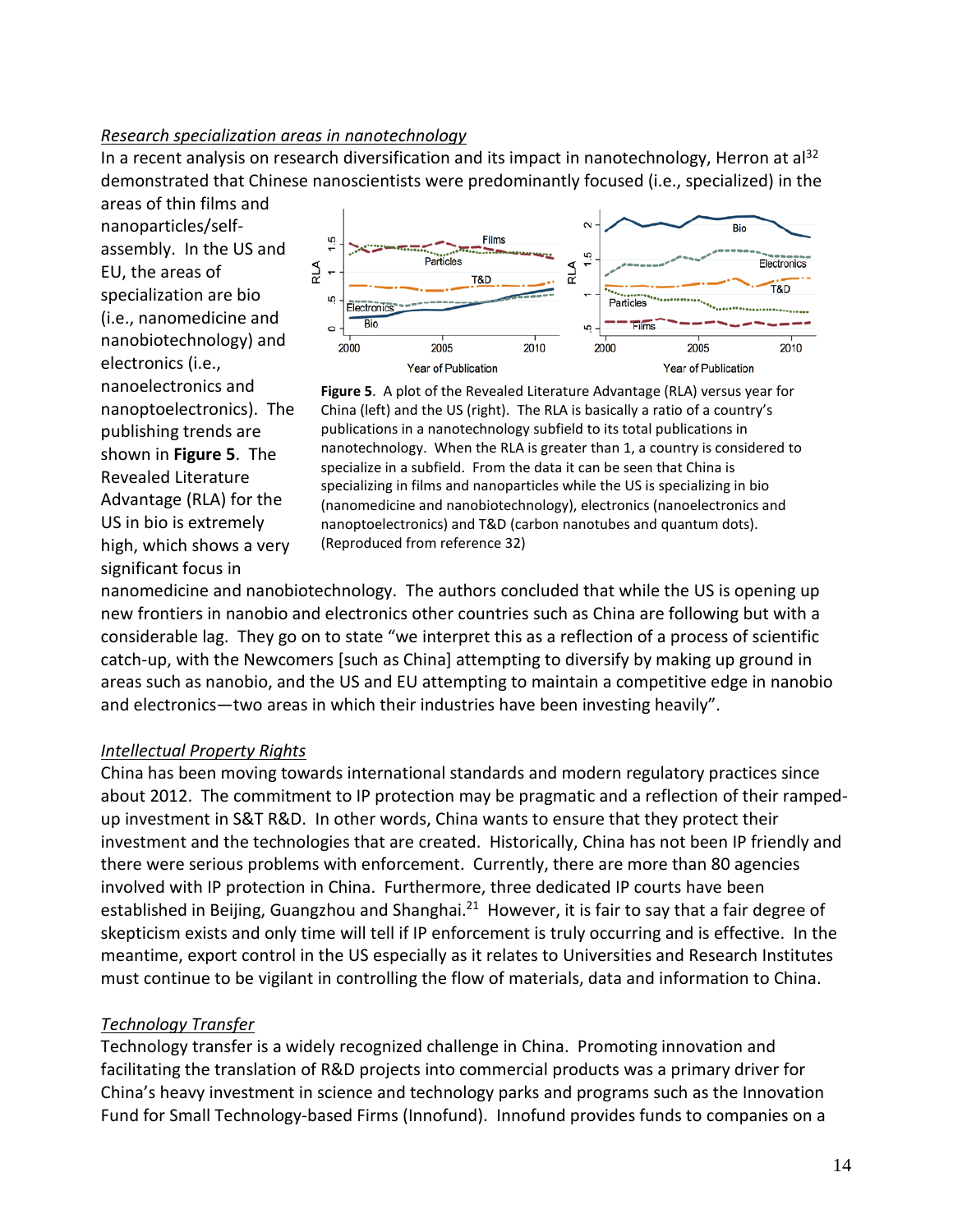project-by-project basis in the form of grants, loans and subsidies. Despite the nearly \$4.5 billion USD that was invested from 1999 to 2013 in all types of S&T projects by InnoFund, technology transfer and commercialization in China is lacking.<sup>21</sup> Currently, "imperfect university – industry links" are considered to be the major obstacle to technology transfer and commercialization in China since universities and research institutes are responsible for the vast majority of granted nanotechnology patents.<sup>26</sup> "The lack of interest in acquiring frontier knowledge in many industries and the lack of communication channels between academic institutions and industry hinder[s] the commercialization of nanotechnology-derived products [in China]".26 As such, improving technology transfer and nanotechnology commercialization remains a priority for China. It is clear that the path forward needs to include continued improvements in intellectual property rights, the removal of barriers between academics and companies and the fostering of a venture funding market that is not risk averse and attracts investors from outside of the government and includes significant foreign investment.

# **5. Summary of Key Points and Recommendations for Congressional Action**

- A. **Nanotechnology in China** China has had tangible successeses in publishing, domestic patenting and the creation of ecosystems in the form of science and technology parks, which incubate/accelerate R&D. However, China still struggles with an immature venture funding market, intellectual property protection, technology transfer and commercialization. The vast majority of Chinese nanotechnology patents are produced by universities and research institutes rather than companies. Poorly developed mechanisms of technology transfer along with weak university-industry networks lead to an insufficient product pipeline and a lack of commercialization. The lack of firm intellectual property protection also negatively influences technology transfer and venture investment.
- B. **The Duality of Nanotechnology R&D** Nanotechnology is a unique discipline that, unlike others, requires strong commitment to parallel funding of both basic research and commercial development. The commercialization of nanotechnology requires an enormous investment of funding and time due to factors such as the complexity of design, unexpected behavior, scalability and environmental, health and safety concerns. An industry focused on tight development timelines and a short horizon for an acceptable return-on-investment is not likely to have the patience for commercial nanotechnology product development especially in the bio space. In addition, there is a critical need to maintain and even increase basic research activities in nano science and technology in order to foster further discovery and inventions that will eventually become development candidates and fill a commercial pipeline.
- C. **Financial Support of Nanotechnology R&D in the United States –** The U.S. can maintain its strategic advantage in nanotechnology by maintaining and possibly increasing its investment in research, development and commercialization. The NNI is the world leader in organizing, setting priorities and providing funding for nanotechnology R&D activities. However, after peaking in 2010, FY2018 federal support for nanotechnology R&D is projected to be at its lowest level since 2004 while China continues to increase investment. Since U.S. Gross Domestic Spending on R&D, including on nanotechnology, has been relatively constant since 2010, companies investment in R&D may be offsetting reductions in government support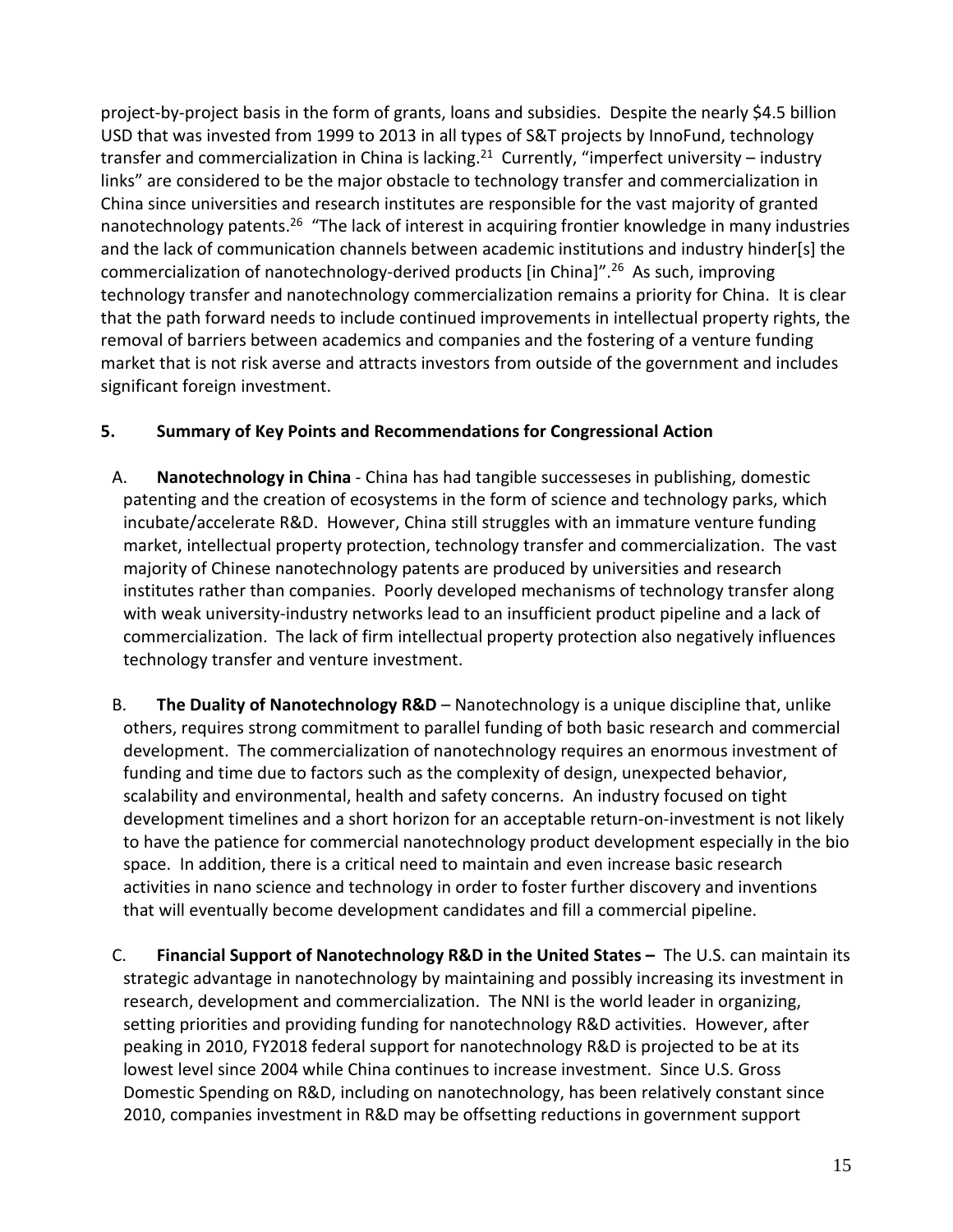although it is likely that commercial development is emphasized over basic research especially in the bio-nano field. It is clear that overall U.S. dominance of the nanotechnology field since 2001 can be attributed to a firm government commitment to the NNI and substantial funding appropriations for R&D.

D. **Implications for the United States** – Reductions in nanotechnology R&D funding will have serious implications on the global competitiveness of U.S. business sectors such as information technology, healthcare and national security and defense. Nanotechnology is considered a dual use technology –one that can be reasonably anticipated to provide knowledge, products, or technologies that could be directly misapplied by others to pose a threat to public health, agriculture, plants, animals, the environment, or materiel. Therefore, reductions in nano funding would not only lead to reduced global competitiveness in healthcare and science and technology but also it could have serious implications on national defense as more than 60 countries have national nanotechnology development programs with their eye on dual use technologies.

### **E. Recommendations –**

- a. At least restore the appropriation to the NNI in order to maintain the position of the United States as the global leader in nanotechnology R&D.
	- i. Appropriate funding for basic nanotechnology research programs. These programs require federal support since they are too "early stage" for industry.
	- ii. Increase the fractional allocation of the Small Business Innovation Research (SBIR) and Small Business Technology Transfer (STTR) programs to further promote earlystage technology commercialization and partnerships between academia and industry.
- b. Establish federally funded programs to support University intellectual property development and technology transfer programs. With the exception of a relatively few major U.S. universities, the vast majority of universities do not have an adequate commitment to developing and protecting IP. In addition, the quality of most university-based technology transfer programs is lacking.
- c. Monitor Chinese intellectual property activities and progress on IP enforcement, actively engage the SIPO and encourage compliance with WTO standards.
- d. Support the development of public-private partnerships to promote/expand the establishment of nanotechnology accelerator hubs. Developing nanotechnology ecosystems with a critical mass of resources in a single location will not only spur R&D but will also ensure the retention of high paying jobs in these centers in the United States.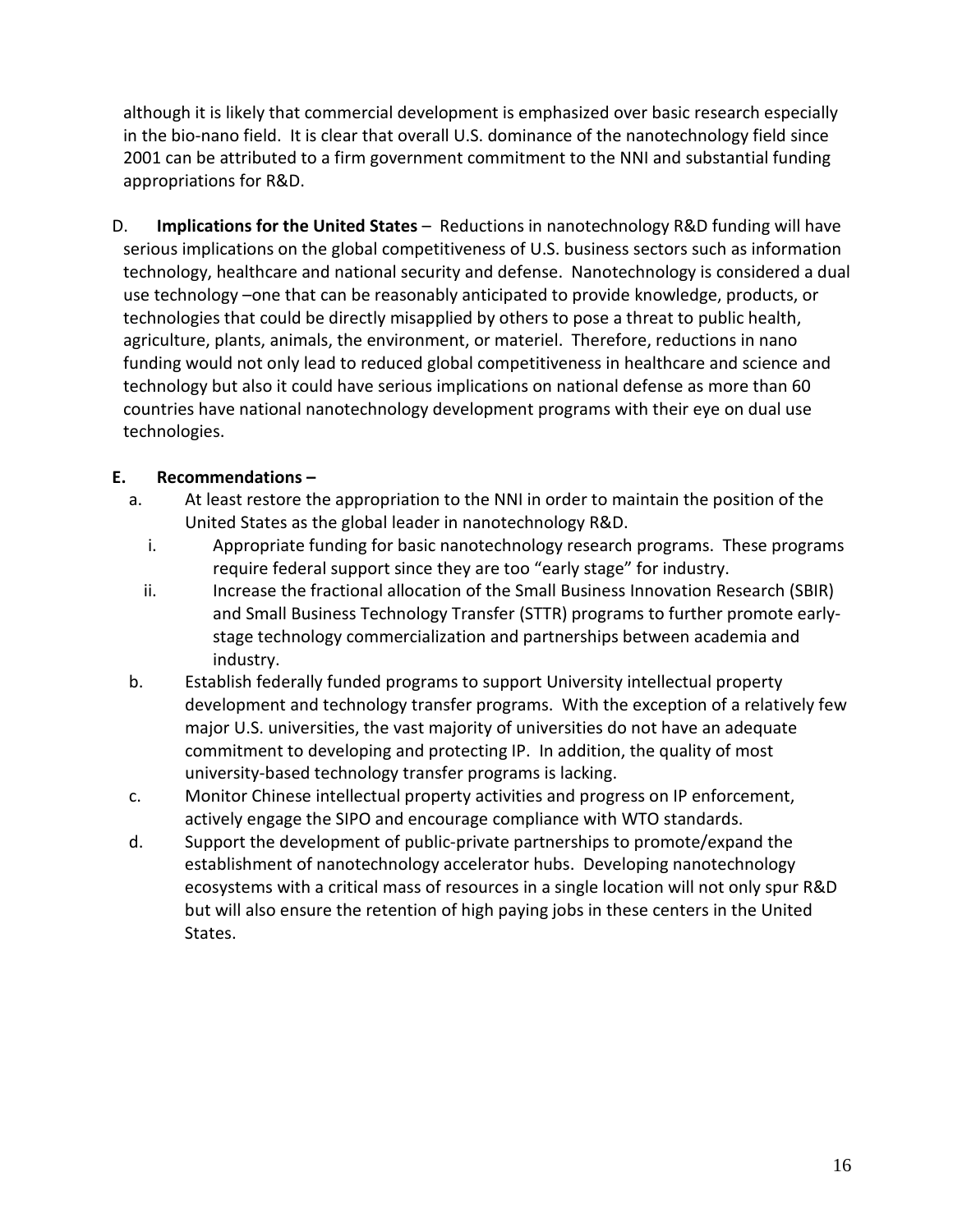#### References

- 1 Subcommittee on Nanoscale Science, Engineering, and Technology, National Science and Technology Council Committee on Technology. National Nanotechnology Initiative Strategic Plan. (2016).
- 2 Subcommittee on Nanoscale Science, Engineering, and Technology, National Science and Technology Council Committee on Technology. The National Nanotechnology Initiative Supplement to the President's Budget for Fiscal Year 2017. (2016).
- 3 Malakoff, D. *Trump's 2018 budget will squeeze civilian science agencies*, [<http://www.sciencemag.org/news/2017/02/trump-s-2018-budget-will-squeeze-civilian](http://www.sciencemag.org/news/2017/02/trump-s-2018-budget-will-squeeze-civilian-science-agencies)[science-agencies>](http://www.sciencemag.org/news/2017/02/trump-s-2018-budget-will-squeeze-civilian-science-agencies) (2017).
- 4 National Nanotechnology Initiative. *Improving Our Energy Resources for Today and Tomorrow: Nanotechnology-Enabled Energy Solutions*, [<https://www.nano.gov/node/1497>](https://www.nano.gov/node/1497)
- 5 Heath, J. R. Nanotechnologies for biomedical science and translational medicine. *Proc Natl Acad Sci U S A* **112**, 14436-14443, doi:10.1073/pnas.1515202112 (2015).
- 6 National Nanotechnology Initiative. *What are National Nanotechnology Initiative*  accomplishments?, [<https://www.nano.gov/node/1497>](https://www.nano.gov/node/1497)
- 7 Truman, R. & Locke, C. J. Gazelles, unicorns, and dragons battle cancer through the Nanotechnology Startup Challenge. *Cancer Nanotechnol* **7**, 4, doi:10.1186/s12645-016- 0017-6 (2016).
- 8 Gazit, E. *Plenty Of Room For Biology At The Bottom: An Introduction To Bionanotechnology*. (Imperial College Press, 2007).
- 9 National Research Council (US) Committee on A Framework for Developing a New Taxonomy of Disease. *Toward Precision Medicine: Building a Knowledge Network for Biomedical Research and a New Taxonomy of Disease*. (National Academies Press (US), 2011).
- 10 Maine, E., Thomas, V. J., Bliemel, M., Murira, A. & Utterback, J. The emergence of the nanobiotechnology industry. *Nat Nanotechnol* **9**, 2-5, doi:10.1038/nnano.2013.288 (2014).
- 11 OECD website. (2017).
- 12 Li, J., Esteban-Fernández de Ávila, B., Gao, W., Zhang, L. & Wang, J. Micro/nanorobots for biomedicine: Delivery, surgery, sensing, and detoxification. *Science Robotics* **2** (2017).
- 13 Chin, S. Y. *et al.* Additive manufacturing of hydrogel-based materials for next-generation implantable medical devices. *Science Robotics* **2** (2017).
- 14 Kagan, D. *et al.* Functionalized Micromachines for Selective and Rapid Isolation of Nucleic Acid Targets from Complex Samples. *Nano Letters* **11**, 2083-2087, doi:10.1021/nl2005687 (2011).
- 15 Hu, C.-M. J., Fang, R. H., Copp, J., Luk, B. T. & Zhang, L. A biomimetic nanosponge that absorbs pore-forming toxins. *Nature nanotechnology* **8**, 336-340, doi:10.1038/nnano.2013.54 (2013).
- 16 Saadeh, Y. & Vyas, D. Nanorobotic Applications in Medicine: Current Proposals and Designs. *Am J Robot Surg* **1**, 4-11, doi:10.1166/ajrs.2014.1010 (2014).
- 17 Hull, M. National Security and the Nano Factor. *HDIAC Journal*, 16-21 (2017).